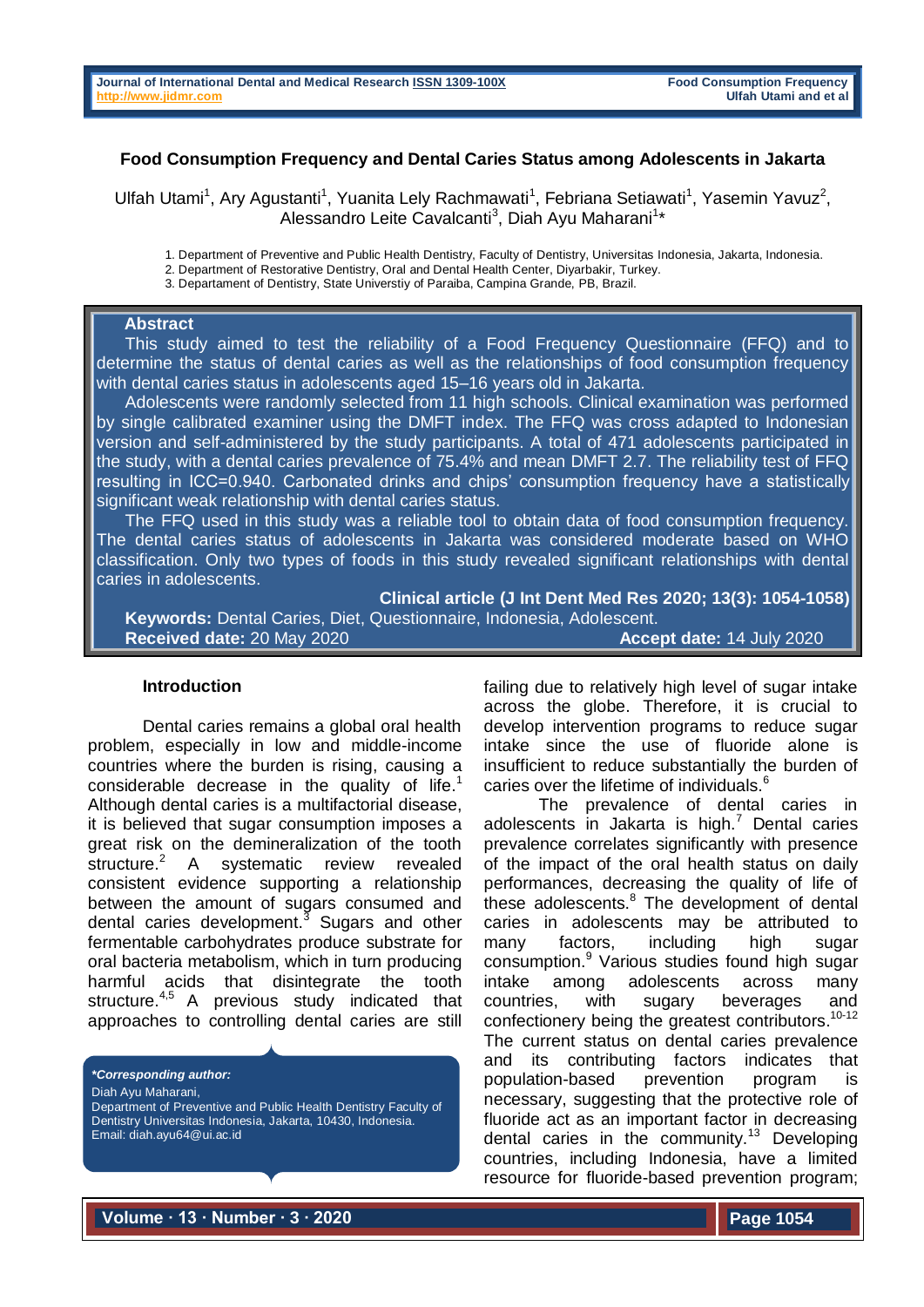therefore, the prevention program should focus on a more attainable approach, such as limiting sugar consumption. In 2015, the World Health Organization released The WHO Guideline on Sugars Intake for Adults and Children, which put forward a distinct recommendation of free sugar intake reduction in both age groups. The sugar intake should be lower than 10% of total energy intake, even lower than 5% is suggested for lifetime oral health protection.<sup>14</sup>

Adolescents are considered an essential target for health promotion activities because the behaviours that are formed during adolescence can persist in adult life. Adolescents possess more risk of dental caries due to dietary habit, inappropriate oral hygiene regime, and other social factors.<sup>15,16</sup> Therefore, good oral health behaviour, such as limiting sugar consumption needs to be encouraged during this stage. In formulating an effective oral health prevention program related to sugar consumption limitation, supporting evidenced-based data is required. However, to this date, data on the level of intake and dietary sources of free sugars are lacking for many countries, including Indonesia. This study aimed to test the reliability of food consumption frequency questionnaire and to determine the status of dental caries as well as the relationships of food consumption frequency with dental caries status in Indonesian adolescents.

# **Materials and methods**

This was a cross-sectional study conducted on adolescents who were highschool students in Jakarta. The sampling method used was multistage cluster random sampling to select adolescents aged 15–16 years old in 11 schools, both public and private schools. Sample size estimation was performed with reference to a previous survey, which reported that the prevalence of decayed, missing, and filled teeth in 12-year-old children was  $61\%$ .<sup>7</sup> The marginal error of the estimate was set at  $\leq$  5%. With a two-sided confidence level (CI) of 95%, the computed minimum sample size was 366. Assuming a response rate of 85%, the number of participants to be invited needed to be at least 420. Samples were 20– 80 students from each school (based on the proportion of the area), with a total number of 471 healthy adolescents who were not

undergoing orthodontic treatment and who were willing to participate cooperatively in this study. All subjects were granted parental consent for inclusion in the study. School data were accessed through the website of the Jakarta provincial education department. The study protocol (No. 030230219) had been approved by the Ethics Committee of the Faculty of Dentistry, Universitas Indonesia.

The dental caries status was obtained using the DMFT index, which numerically expresses caries prevalence and determined by calculating the number of Decayed (D), Missing (M), Filled (F), Teeth (T). The clinical examinations were conducted by one trained examiner. The intra-examiner reliability was tested by performing second examination on 38 participants, 3 days after the first examination. Kappa agreement result was 0.809 for decay, 0.938 for missing, 1.00 for filling, and 0.868 for free caries examination. The instrument used in this study was adapted from a previous published study.<sup>17</sup> This was a self-administered questionnaire that ask participants to report their intake frequency of commonly consumed foods and/or beverages, which consists of 6 items. The items designed to find out what kinds of food and beverages were preferred by the participants. Frequency of food consumption was classified into 5 score: 1 (never), 2 (rarely), 3 (sometimes), 4 (often), 5 (always).

Prior to the study, the English version of the Food Frequency Questionnaire (FFQ) was translated according to the guidelines for cross-cultural adaptation.<sup>18,19</sup> The forward and backward translation were assessed and revised, for the concept of item equivalence between the original version and the Indonesian version, by an expert panel comprising a bilingual dentist and dental public health researcher, who were familiar with the FFQ. The questionnaire was tested among adolescents aged 15–16 years old to determine the clarity of the consensus Indonesian version of the FFQ to the Indonesian culture. Several types of food often consumed by the participants but had not been included in the original questionnaire were then added into the Indonesian version. Finally, the FFQ was confirmed by the expert panel after revisions. All data were collected in the school setting, with administration of the questionnaires in the classroom and dental examination individually in a separate room. The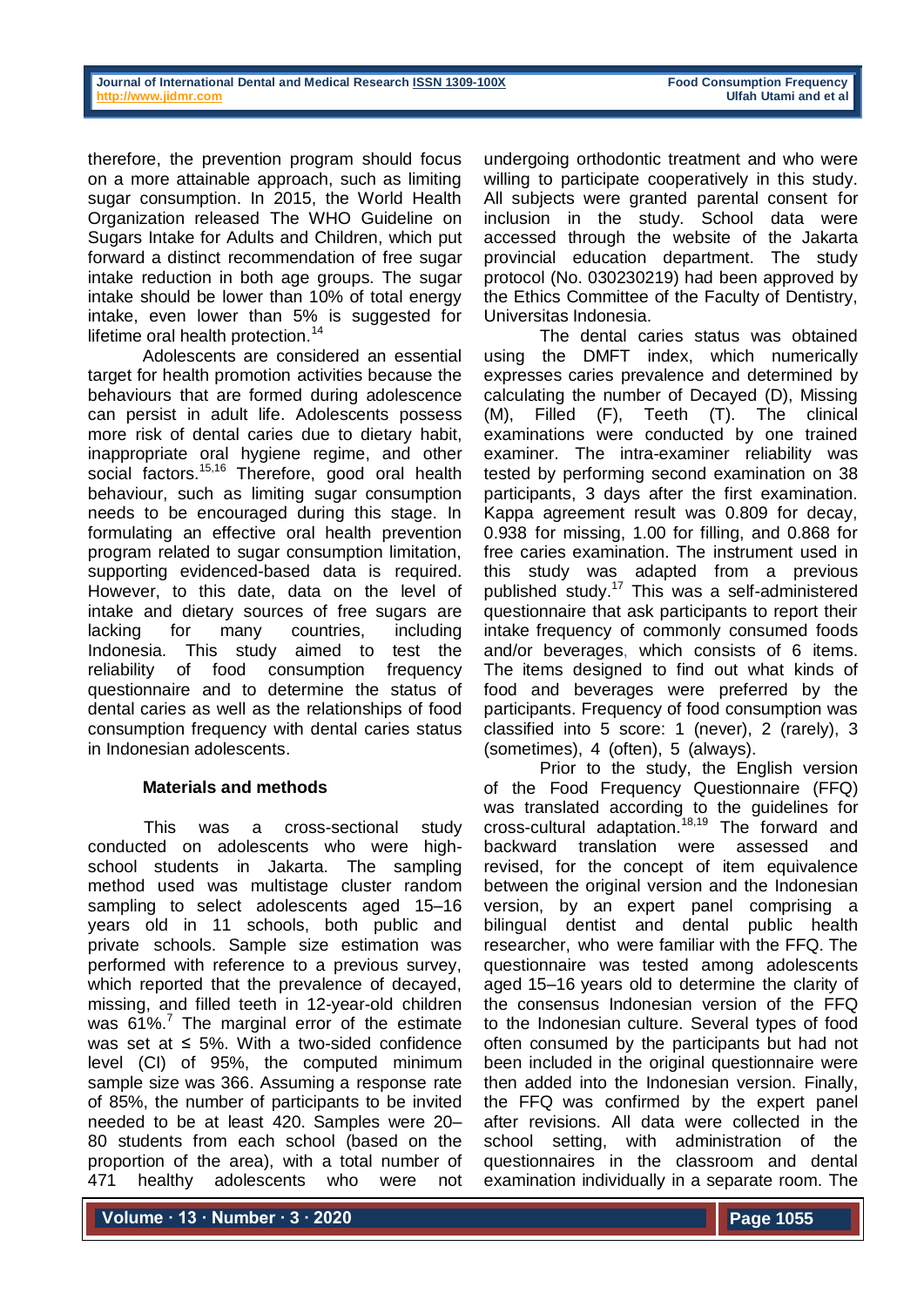**Ulfah Utami and et al** 

Spearman's correlation were applied, with p<0.05 to evaluate the relationship between dental caries status and food consumption frequency.

## **Results**

Of the 471 adolescents participated in this study, 94 were in East Jakarta, 129 in Central Jakarta, 110 in West Jakarta, 98 in South Jakarta, and 40 in North Jakarta. The majority of the participants were female (n=236, 50.1%). Dental caries prevalence in this population was 75.4% (355 students). The mean DMFT was 2.72 (±2.68) with a median of 2.00 (minimum value of 0 and a maximum of 13). The FFQ was tested for reliability and the result showed an intraclass correlation (ICC) of 0.940, proving that this tool had an almost perfect test and retest agreement. Characteristics of the study participants showed in Table 1.

| Characteristics           | Percentage (n) | $DMF-T>0$   | p-value  |
|---------------------------|----------------|-------------|----------|
| Gender                    |                |             | $0.010*$ |
| Male                      | 49.9% (235)    | 70.2% (165) |          |
| Female                    | 50.1% (268)    | 73.5% (197) |          |
| Mother's Education        |                |             | $0.024*$ |
| Higher education          | 17.8% (84)     | 69.0% (58)  |          |
| High school               | 56.9% (268)    | 74.35 (199) |          |
| Middle school             | 13.8% (65)     | 81.5% (53)  |          |
| Elementary school         | 11.5% (54)     | 83.3% (45)  |          |
| <b>Father's Education</b> |                |             | 0.272    |
| Higher education          | 23.8% (112)    | 72.3% (81)  |          |
| High school               | 53.9% (254)    | 75.6% (192) |          |
| Middle school             | 14.0% (66)     | 74.2% (49)  |          |
| Elementary school         | $8.3\%$ (39)   | 84.6% (33)  |          |
| Toothbrushing             |                |             | 0.469    |
| Frequency                 | 20.4% (96)     | 77.1% (74)  |          |
| > 2 times                 |                |             |          |
| 2 times                   | 68.4% (322)    | 75.5% (243) |          |
| 1 time                    | $9.6\%$ (45)   | 75.5 ^ (34) |          |
| Not brushing teeth        | $1.7\%$ (8)    | 50.0% (4)   |          |
| <b>Dental Visit</b>       |                |             | 0.079    |
| Yes                       | 29.3% (138)    | 81.2% (112) |          |
| Not                       | 70.7% (333)    | 73.0% (243) |          |
| . .<br><b>^'</b>          | . .            | .           |          |

**Table 1.** Characteristics of study participants  $(n=471)$ .

Chi-square test, \*p-value < 0.05

A number of 50.1% were females, most parents' education were high school educated, and most students toothbrush their teeth twice daily (64.4%). Based on Table 2, carbonated drink had a significant relationship with dental caries status with a negative correlation, while chips had a significant relationship with dental caries with a positive correlation.

| <b>Types of foods</b>           | % Frequency distribut |                      |      | p-value             | r    |                     |                         |
|---------------------------------|-----------------------|----------------------|------|---------------------|------|---------------------|-------------------------|
|                                 | ī                     | 2                    | 3    | 4                   | 5    |                     |                         |
| Apple                           | 13.6                  | 54.1                 | 26.5 | 4.9                 | 0.8  | 0.073               | $-0.083$                |
| <b>Banana</b>                   | 8.5                   | 41.6                 | 32.7 | 14.6                | 25   | 0.106               | $-0.075$                |
| Chocolate                       | 14.9                  | 43.3                 | 29.7 | 10.6                | 1.5  | 0.294               | 0.048                   |
| Cookies                         | 5.3                   | 54.8                 | 28.7 | 10.0                | 1.3  | 0.277               | $-0.050$                |
| Chocolate bar                   | 2.8                   | 30.4                 | 35.9 | 27.2                | 3.8  | 0.199               | 0.059                   |
| Sweetened yoghurt               | 25.7                  | 52.9                 | 16.8 | 4.0                 | 0.6  | 0.281               | $-0.050$                |
| Deep fried snacks               | 2.8                   | 27.2                 | 42.3 | 23.8                | 4.0  | 0.675               | 0.019                   |
| Meatballs/dumplings             | 1.5                   | 20.8                 | 46.1 | 27.8                | 3.8  | 0.261               | 0.052                   |
| Savoury bread                   | 18.9                  | 55.6                 | 19.7 | 5.1                 | 0.6  | 0.425               | $-0.037$                |
| Sweet bread                     | 5.1                   | 32.3                 | 41.0 | 18.7                | 3.0  | 0.309               | $-0.047$                |
| Wheat bread                     | 18.3                  | 52.7                 | 21.0 | 7.9                 | 0.2  | 0.207               | $-0.058$                |
| <b>Sweet biscuits</b>           | 5.5                   | 44.2                 | 32.1 | 15.5                | 2.8  | 0.586               | 0.025                   |
| Sponge cake                     | 6.2                   | 59.4                 | 27.6 | 5.9                 | 0.8  | 0.431               | 0.036                   |
| Mineral water                   | 0.6                   | 4.2                  | 6.6  | 32.1                | 56.5 | 0.052               | $-0.090$                |
| Fruit juice                     | 5.9                   | 39.7                 | 39.7 | 12.3                | 2.3  | 0.183               | $-0.061$                |
| Sweet iced tea                  | 1.5                   | 20.2                 | 40.1 | 30.6                | 7.6  | 0.792               | 0.012                   |
| Regular iced tea                | 26.5                  | 41.8                 | 22.7 | 6.8                 | 2.1  | 0.676               | $-0.019$                |
| Plain milk                      | 30.6                  | 41.4                 | 16.8 | 9.3                 | 1.9  | 0.068               | $-0.019$                |
| Sweet flavoured milk            | 5.3                   | 25.5                 | 36.1 | 25.9                | 7.2  | 0.388               | $-0.040$                |
| Coffee with sugar               | 36.9                  | 36.3                 | 15.7 | 8.3                 | 2.8  | 0.849               | $-0.009$                |
| Carbonated drinks               | 20.6                  | 49.0                 | 22.5 | 5.9                 | 1.9  | $0.031*$            | $-0.099$                |
| Sweet cereal with milk          | 34.2                  | 45.9                 | 13.0 | 5.1                 | 1.9  | 0.811               | $-0.011$                |
| Green beans porridge            | 27.2                  | 42.3                 | 24.2 | 5.3                 | 1.1  | 0.283               | 0.050                   |
| Rolled sponge cake with jams    | 31.8                  | 48.8                 | 17.2 | 1.7                 | 0.4  | 0.221               | 0.056                   |
| Bread with jams                 | 16.1                  | 38.6                 | 31.8 | 10.8                | 2.5  | 0.573               | 0.026                   |
| Bread with cheese/sausage/floss | 25.3                  | 46.9                 | 21.0 | 5.9                 | 0.8  | 0.782               | $-0.013$                |
| Fruit yoghurt                   | 42.7                  | 42.3                 | 12.1 | 2.5                 | 0.4  | 0.424               | $-0.037$                |
| Instant noodles                 | 10.8                  | 20.2                 | 35.9 | 28.5                | 4.7  | 0.579               | 0.026                   |
| Chicken porridge                | 6.4                   | 31.8                 | 36.5 | 21.7                | 3.6  | 0.917               | $-0.005$                |
| Coconut riced                   | 3.6                   | 20.8                 | 25.5 | 32.9                | 7.2  | 0.637               | $-0.022$                |
| Nuggets/sausage/eggs            | 5.7                   | 21.0                 | 34.6 | 31.0                | 7.6  | 0.258               | $-0.052$                |
| Sweet popcom                    | 42.9                  | 44.8                 | 8.7  | 3.2                 | 0.4  | 0.925               | 0.004                   |
| Salty popcom                    | 43.1                  | 44.4                 | 9.3  | 2.8                 | 0.4  | 0.970               | $-0.002$                |
| Chips                           | 10.6                  | 38.6                 | 34.6 | 13.4                | 2.8  | $0.012*$            | 0.115                   |
| Dates                           | 36.1                  | 46.5                 | 14.2 | 2.3                 | 0.8  | 0.700               | $-0.018$                |
| <b>Nuts</b>                     | 32.7                  | 42.5                 | 18.9 | 5.3                 | 0.6  | 0.471               | $-0.033$                |
| Packaged cookies                | 15.3                  | 41.8                 | 27.4 | 13.6                | 1.9  | 0.443               | 0.035                   |
| Vegetables (cucumber, carrots)  | 28.7                  | 29.5                 | 23.1 | 13.0                | 5.7  | 0.888               | $-0.007$                |
| Cake                            | 15.7                  | 53.7                 | 24.0 | 5.3                 | 1.3  | 0.837               | $-0.010$                |
| French fries with ketchup       | 9.1                   | 34.0                 | 36.3 | 17.8                | 2.8  | 0.245               | 0.054                   |
| Burger/Pizza/Sandwich/Kebab     | 10.2                  | 40.8                 | 33.3 | 13.0                | 2.8  | 0.670               | 0.020                   |
| Wafer                           | 6.6                   | 39.5                 | 31.0 | 19.3                | 3.6  | 0.317               | $-0.046$                |
| Bubble drinks/Milk tea          | 7.0                   | 30.8                 | 30.4 | 25.3                | 6.6  | 0.417               | 0.037                   |
| Doughnuts<br>.                  | 14.4<br>∽             | 47.6<br>$\mathbf{H}$ | 28.0 | 8.1<br>$\mathbf{r}$ | 1.9  | 0.784<br>$\epsilon$ | 0.013<br>$\overline{ }$ |

**Table 2.** FFQ Result on Types of Food Frequently Consumed.

Spearman Correlation test, \*p-value < 0.05

#### **Discussion**

This study demonstrated a higher DMFT in female adolescents, which is consistent with results of previous studies in Jakarta.<sup>20,21</sup> The results showed that the prevalence of dental caries was significantly associated with gender. Although girls were found to have a higher caries risk, other studies found boys to have a higher or similar risk. Factors associated might include different compositions and flow rates of saliva, conditions of hormone fluctuation, lifestyle including dietary habits, genetic variation, systemic diseases and certain social roles.<sup>22</sup> Further results showed that mother's education had a significant association with the prevalence of dental caries, similar to other studies. Mothers who have relatively lower level of education will consume more snacks and sugary beverages, so that their children have a higher

**Volume ∙ 13 ∙ Number ∙ 3 ∙ 2020**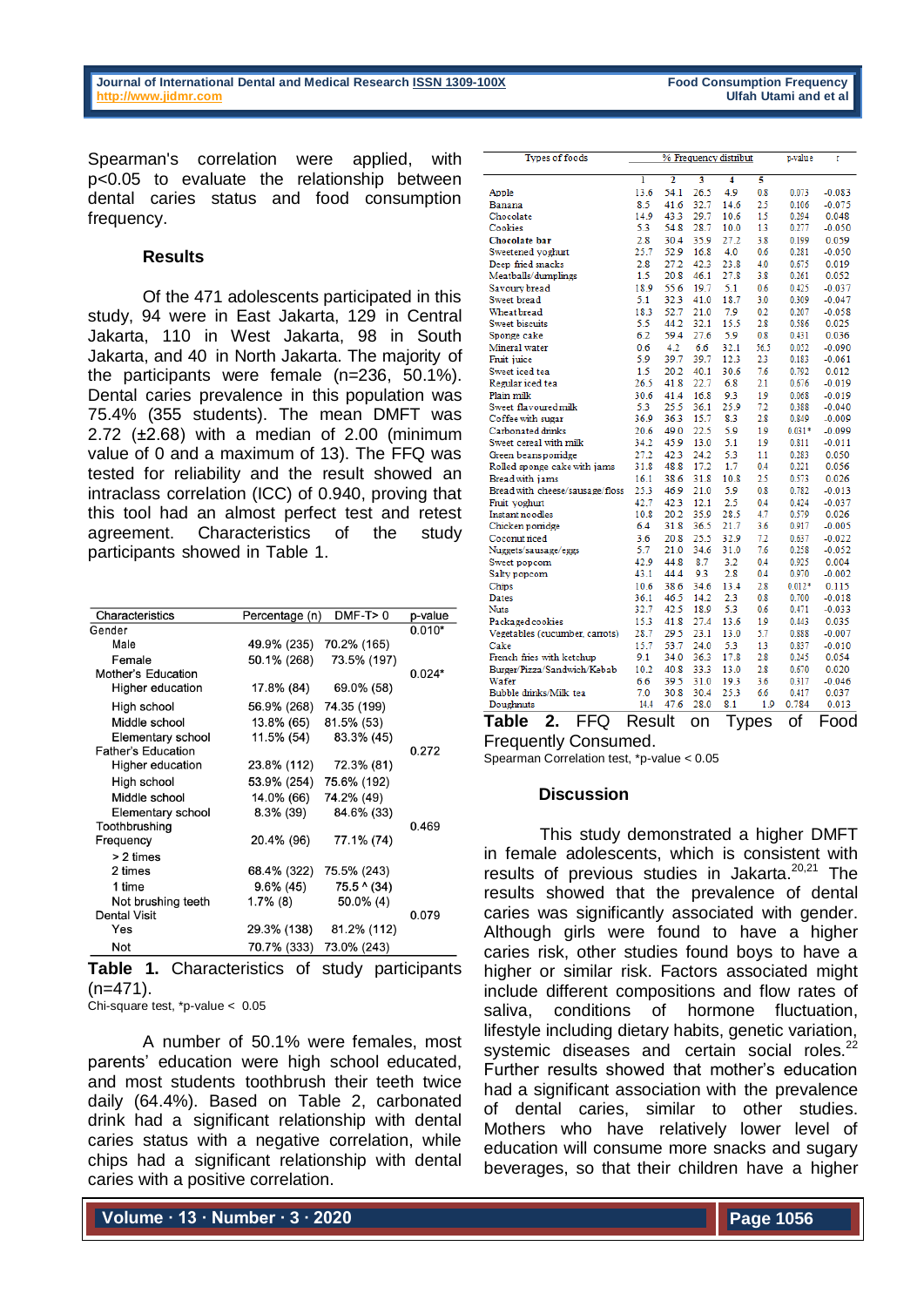| Journal of International Dental and Medical Research ISSN 1309-100X |  |  |
|---------------------------------------------------------------------|--|--|
| http://www.iidmr.com                                                |  |  |

**Food Consumption Frequency Ulfah Utami and et al** 

prevalence of dental caries.<sup>23,24</sup> Mothers' nutrition-related knowledge and attitudes affect their decision to purchase children's food. Mothers who lack knowledge about nutrition may be limited in their ability to understand and evaluate health claims related to food selection, especially for foods that contain sugar. $^{25}$ Previous study suggests that there is an inverse relationship between nutritional knowledge and motivation to buy food that meets nutritional requirements.<sup>26</sup> Therefore, mothers as person who play an important role in the family in selecting food for the family need to be involved in health interventions.

Diet is a major factor that can be modified in the etiology of dental caries. It is beyond debate that consumption of sugary foods risks tooth integrity. $2,3,14$  In healthy individuals, the presence of caries will unlikely develop into advanced lesion if the person is consuming less cariogenic food. By consuming fermentable carbohydrates frequently, especially sugar, it increases the risk of developing dental caries. Analysis of oral microbiome in healthy and caries teeth suggests that specific changes in the local environment allow cariogenic species to defeat normal flora and dominate when carious lesions begin to occur and develop. This condition causes demineralization of tooth enamel, which is largely due to the production of acids produced by bacteria from sweet foods consumed by the host. $27,28$  In this study, significant positive relationships between food consumption frequency and dental caries status were only found in chips. Chips has a significant positive relationship with dental caries status, although with low correlation. This may be due to their primary ingredients, potatoes and cassava, which contain carbohydrates like starch. This is in line with the previous study, which found that carbohydrates such as starch can affect carcinogenicity.<sup>27,29</sup>

Carbonated drinks are usually considered as a source of high sugar. Nonetheless, the adolescent in this study rarely drink carbonated drinks, causing statistically week negative correlation between carbonated drinks consumption and number of dental caries. The distribution of the number of decade teeth among the studied adolescents is relatively homogeneous. Therefore correlation between the cariogenic diets was not apparent. Although most of the studied food and beverages variables

had no statistical significant correlation with dental caries, it is worth to note that the consumption of sweet iced tea, sweet flavoured milk, bubble drinks/milk tea, and chocolate bar were high in this study. When the teeth are often exposed to and sugary beverages, it will causes an increase in dental caries in the future.<sup>6</sup>

Nonetheless, dental caries is a multifactorial disease, which makes it difficult to determine profound association with various variables.

The association between diet and dental caries was not implicit. This may be due to the distribution of the sample which mostly carried out in adolescents who have dental caries as much as 2 teeth, according to WHO classification, this belongs to the moderate group. Also, most students brushed their teeth twice a day, which could be a factor in preventing caries from eating sugary foods/drinks. Because the dental caries status was relatively good, it showed an indistinct correlation to the food consumption frequency. This study also conflicted with social desirability bias.

# **Conclusions**

The FFQ used in this study is a reliable tool to obtain data of food consumption frequency. The dental caries status of adolescents in Jakarta is considered moderate based on WHO classification. There were only two types of foods in this study, which have significant relationships between food consumption frequency and dental caries status in adolescents.

Maternal influence on children's oral health could be a key role in health interventions.

# **Declaration of Interest**

The authors report no conflict of interest.

#### **References**

1. Pitts N, Amaechi B, Niederman R, Acevedo AM, Vianna R, Ganss C, Ismail A, Honkala E. Global oral health inequalities: dental caries task group--research agenda. Adv Dent Res. 2011; 23(2):211-220.

**Volume ∙ 13 ∙ Number ∙ 3 ∙ 2020**

<sup>2.</sup> Van Loveren C. Sugar restriction for caries prevention: amount and frequency. Which is more important?. Caries Res. 2019; 53(2):168-175.

<sup>3.</sup> Moynihan PJ, Kelly SA. Effect on caries of restricting sugars intake: systematic review to inform WHO guidelines. J Dent Res. 2014; 93(1):8-18.